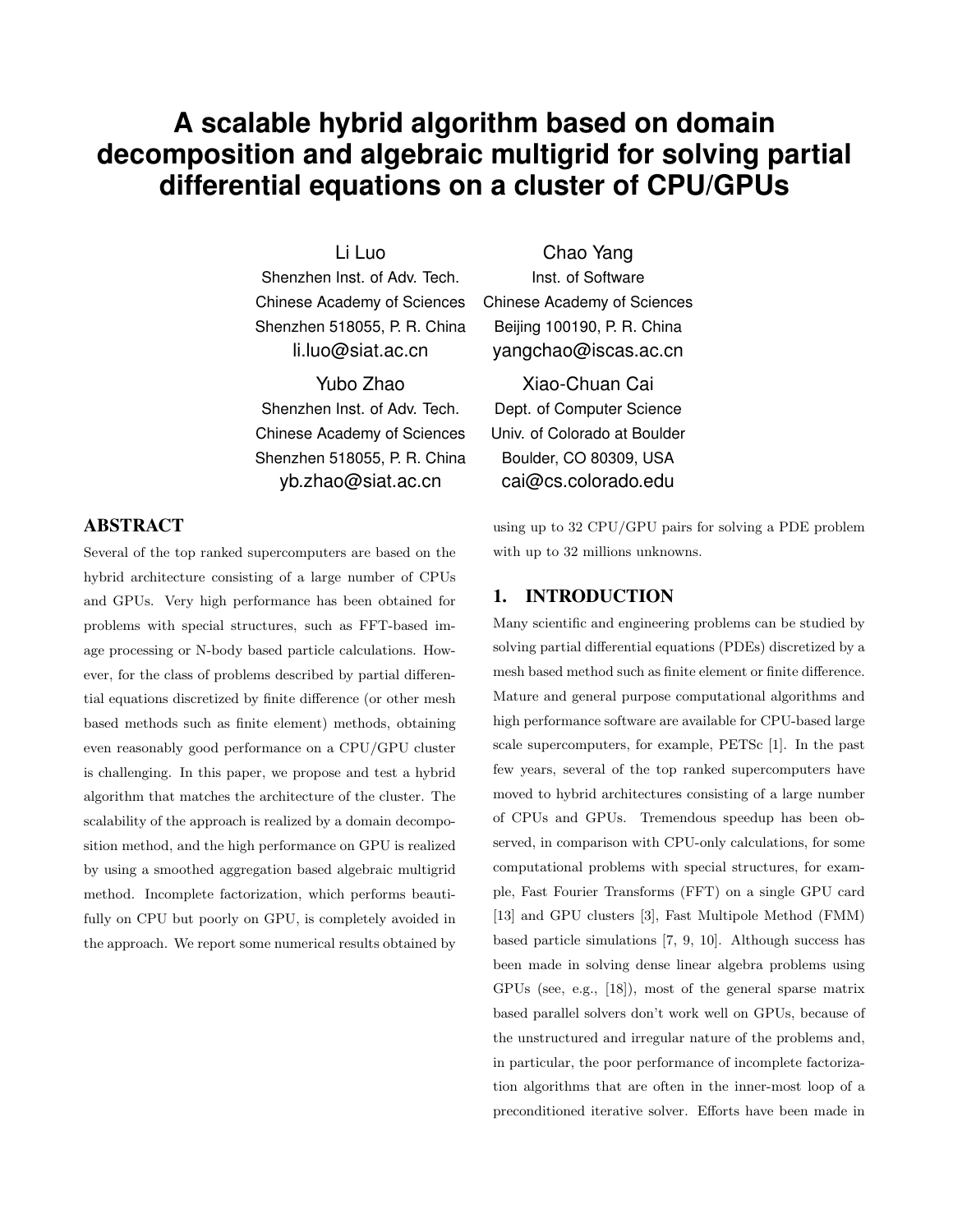exploiting GPU for sparse matrix calculations. For example, the development version [12] of PETSc begins recently to have GPU support via the Cusp [4] and Thrust [17] libraries from NVIDIA. Rocha et. al. [14] implemented a Jacobi-preconditioned conjugate gradient method to solve sparse linear systems arising in cardiac electrophysiology, where both CSR and ELLPACK matrix formats are investigated. More advanced GPU-based preconditioning techniques such as the algebraic multigrid method is employed in [5] and about 100 times speedup is observed on an eight-GPU configuration than a typical server CPU core.

In this paper, in order to avoid the use of incomplete factorization based components in a preconditioner, we propose and test a hybrid algorithm based on a domain decomposition method and an algebraic multigrid method. The basic assumption required by the proposed algorithms is that equal number of CPUs and GPUs are used on each of the computing node in the cluster. The extension of the algorithm to the case of more GPU cards attached to a CPU is straightforward, but has not been studied in this paper. In the algorithm, the partial differential equation is first divided by a partition of the underlying mesh into a number of overlapping submeshes, each is mapped onto a pair of CPU and GPU. Within a computing node, we perform the subdomain preconditioning operation on the GPU and all the other operations on the CPU. To take architectural advantage of the GPU card, we use a smoothed aggregation (SA) based multigrid method which further partitions the submesh into several much smaller aggregates and the basis of each aggregate gives rise to a set of degrees of freedom on the coarse level. The coarsest level of the SA subdomain preconditioner is solved by a dense LU solver.

The rest of the paper is organized as follows. In Section 2, a hybrid algorithm based on an additive Schwarz preconditioner and an SA subdomain solver is introduced. Numerical results on a NVIDIA Tesla S1070 cluster are then provided in Section 3 to show the efficiency of the proposed method. The paper is concluded in Section 4.

## 2. A HYBRID ALGORITHM

In many applications, the discretization of a PDE with finite element or finite difference method results in a linear system of equations

$$
Ax = b,\tag{1}
$$

where  $A$  is a large sparse matrix and  $b$  a given vector. In this paper, we assume that  $A$  is also symmetric positive definite, which is true if, for example, the PDE is a self-adjoint elliptic problem. There are several software packages offering efficient parallel solvers for such problems on supercomputers made of CPUs [1, 6, 8, 19], but algorithms and software that are efficient on a cluster of CPU/GPUs are still lacking. We consider the class of preconditioned iterative methods that solves the preconditioned system

$$
M^{-1}Ax = M^{-1}b,
$$

where the preconditioner M is an approximation of  $A^{-1}$ . We first make two observations:

- The performance of this approach depends heavily on how  $M^{-1}$  is defined and implemented, because the computation of  $M^{-1}v$  is usually much more expensive than the computation of  $Av$  in terms of the compute time, the communication time, and the memory requirement.
- The accuracy of the solution of (1) has (almost) nothing to do with  $M^{-1}$ . This means that we have lots of flexibilities about how  $M^{-1}$  is computed, and sometimes, we don't have to compute it too accurately in order to obtain higher level of efficiency.

Base on the above observations, we propose to allocate all calculations related to  $M^{-1}$  to the GPUs and keep all other calculations on the CPUs. On the GPUs, we approximately compute  $M^{-1}$  using a suitable algorithm. Such an approach may not be the best in terms of the total number of floating point operations, but offers much better results in terms of the total compute time.

Because our algorithm is based on domain decomposition and multigrid methods, we further assume that associated with the matrix A, there is a computational domain  $\Omega$ , with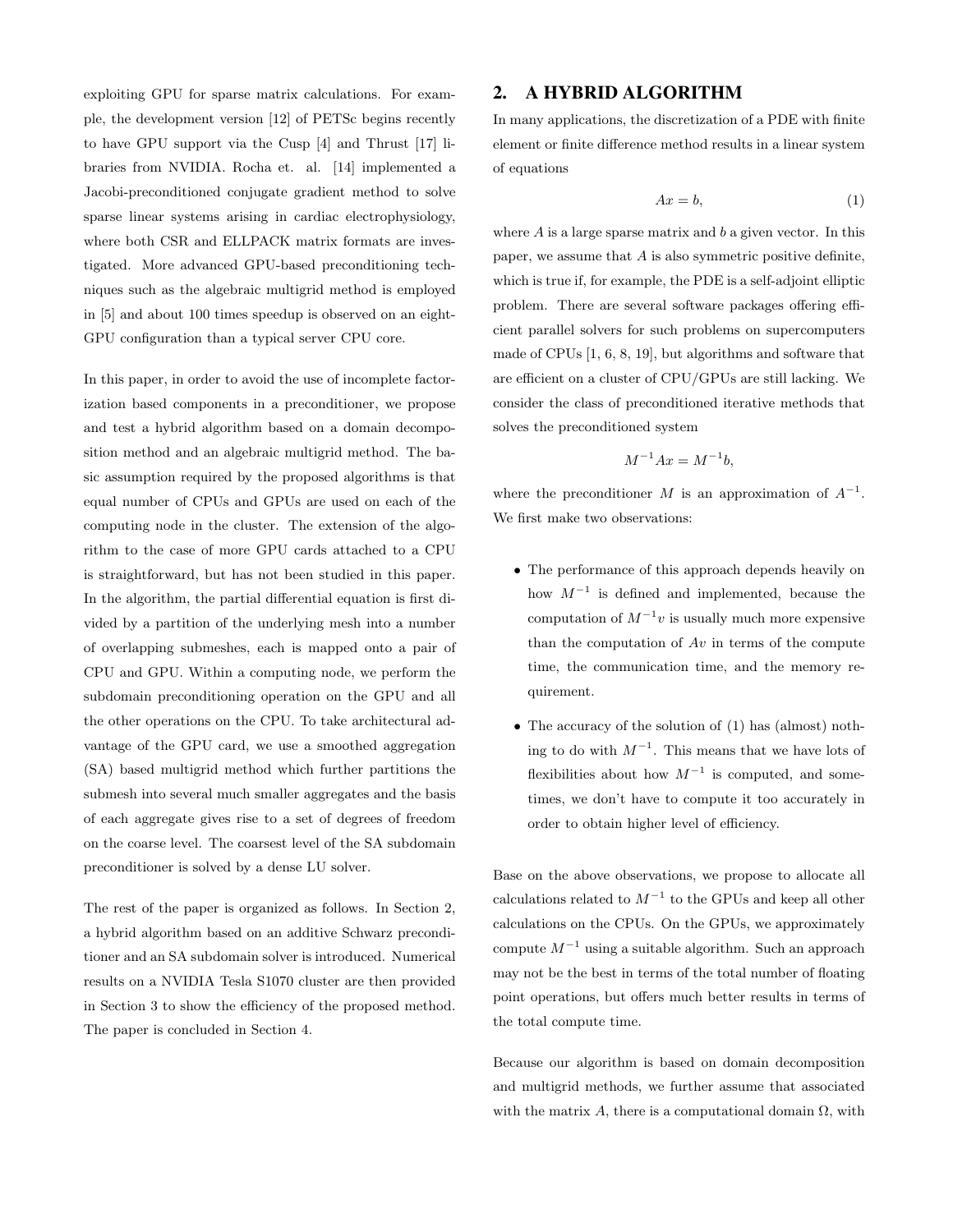which we obtain mesh based partitions of A. This assumption can be replaced by any graph-based algorithm if the mesh information is not avaliable.

For the model problem studied in this paper, we employ an additive Schwarz preconditioned Conjugate Gradient (CG) algorithm ([15]) to solve (1). The procedure of the preconditioned CG algorithm is provided in Algorithm 1, where  $M^{-1}$  is a Schwarz preconditioner.

**Algorithm 1** Preconditioned CG for  $Ax = b$ 1.  $r_0 = b - Ax_0$ ,  $z_0 = M^{-1}r_0$ ,  $p_0 = z_0$ 

2. do  $j = 0, 1, \dots$  until convergence 3.  $\alpha_j = (r_j, z_j)/(Ap_j, p_j)$ 4.  $x_{j+1} = x_j + \alpha_j p_j$ 5.  $r_{j+1} = r_j - \alpha_j Ap_j$ 6.  $z_{j+1} = M^{-1}r_{j+1}$ 7.  $\beta_j = (r_{j+1}, z_{j+1})/(r_j, z_j)$ 8.  $p_{j+1} = z_{j+1} + \beta_j p_j$ 9. end do

Denote  $np$  as the number of CPU/GPU pairs. We partition the computational domain  $\Omega$  into np non-overlapping subdomains. An overlapping decomposition can be obtained by extending each subdomain with  $\delta$  mesh layers. Each overlapping subdomain  $\Omega_k$  is managed by an MPI process assigned to a CPU/GPU pair. The procedure of the additive Schwarz (AS) preconditioner is provided in Algorithm 2, where  $R_k^T$ and  $R_k$  serve as a restriction operator and an interpolation operator respectively; their detailed definitions can be found in, e.g., [16].

| <b>Algorithm 2</b> Additive Schwarz: $z \leftarrow AS(r)$       |
|-----------------------------------------------------------------|
| 1. For $k = 1, 2, , np$                                         |
| Restriction: $r_k = R_k r$                                      |
| Solve the subdomain problem $z_k = B_k^{-1} r_k$                |
| End for                                                         |
| n p<br>2. Interpolation: $z \leftarrow \sum R_k^T r_k$<br>$k=1$ |
|                                                                 |

For each CPU/GPU pair, the subdomain matrix  $C = B_k$ and the right-hand side vector  $d = r_k$  are both copied to



Figure 1: Sketch of the additive Schwarz preconditioned CG algorithm. Left: overlapping domain decomposition of a two-dimensional rectangular domain. Right: Each subdomain is assigned to a MPI process that is further assigned to a CPU/GPU pair.

lustrated in Figure 1. We implement the additive Schwarz the local memory of the GPU card before solving the subdomain problem on GPU using a SA algorithm described later. Then the solution vector  $x = z_k$  on the GPU side is copied back to the local memory of the CPU, which requires synchronization to make sure the global vector is completely assembled. Note that the subdomain matrix is copied to GPU only once and does not need to be copied back. The data between CPU and GPU within each MPI process is typically transfered through the PCI-Express path between the host CPU memory and the GPU memory. A sketch of the additive Schwarz preconditioned CG algorithm is ilpreconditioned CG algorithm on a cluster of CPU/GPUs, where SA is allocated and executed on the GPUs and all other operations are performed on the CPUs.

We employ a smoothed aggregation (SA) based algebraic multigrid method to solve the subdomain problems  $B_k^{-1}$  in the AS preconditioner. The SA algorithm [2] is defined recursively by using several operators. Let  $P$  be the prolongation operator which is a full rank matrix whose range contains the algebraically smoothed components of the residual corresponding to an approximate solution of  $Cx = d$ , where  $C$  and  $d$  are the subdomain matrix and the right-hand side for a subdomain problem. With the prolongator, we can define a coarse version of C, as  $C_c = P^T C P$ , and an iterative method is defined as

$$
x \leftarrow x - Py,
$$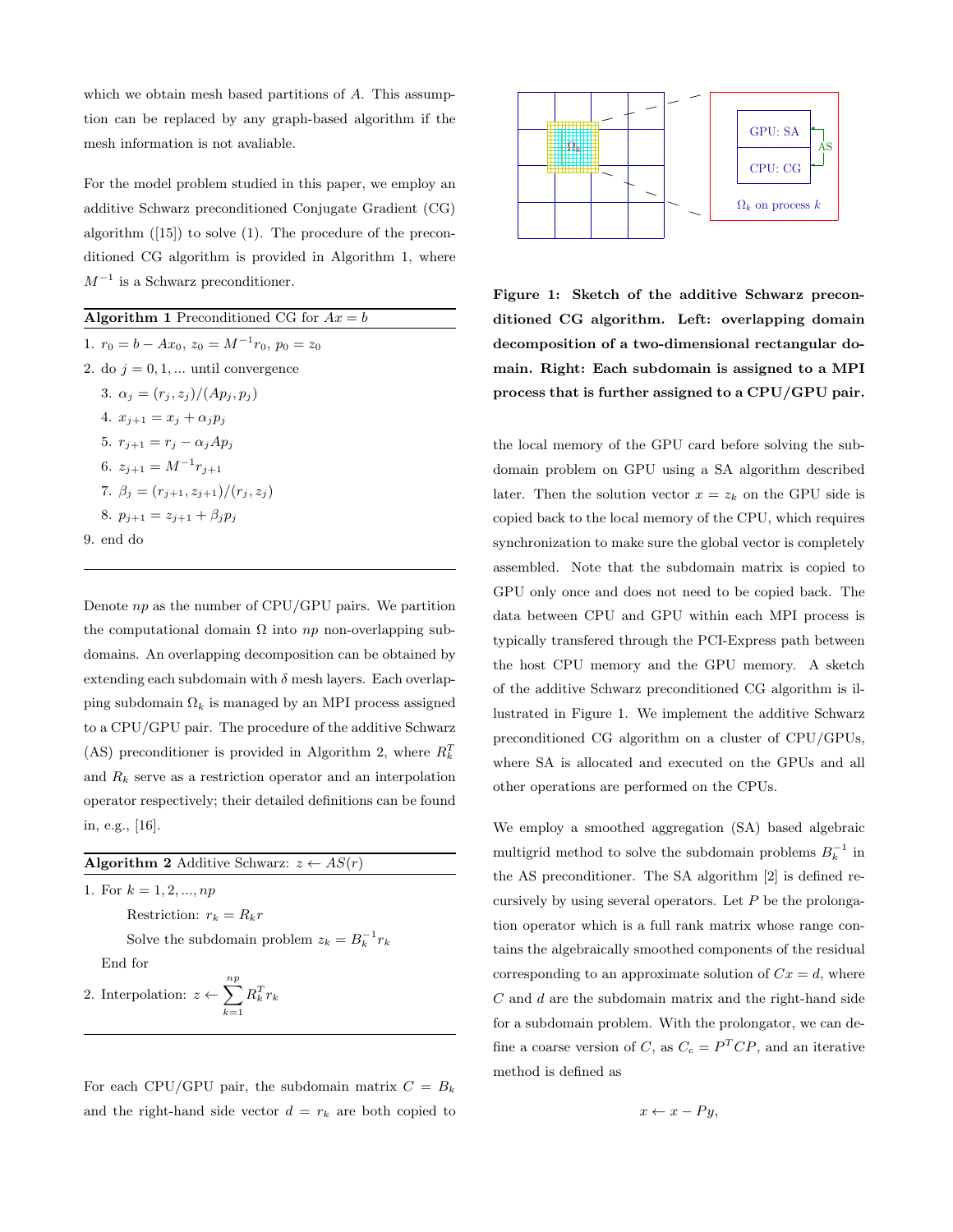where  $y$  is obtained by solving a coarse grid problem

$$
C_c y = P^T (Cx - d).
$$

Let  $n = n_1$  be the dimension of C, and denote the fine level linear system  $Cx = d$  as  $C_1x = d_1$ . We introduce a sequence of coarse matrices as

$$
C_{l+1} = (I_{l+1}^l)^T C_l I_{l+1}^l,
$$

where the prolongator  $I_{l+1}^l$  is defined as the product of a given prolongation smoother,  $S_l$ , and a tentative prolongator,  $P_{l+1}^l$ 

$$
I_{l+1}^l = S_l P_{l+1}^l
$$

for  $l = 1, ..., L - 1$ . One popular choice for the prolongation smoother is Richardson's method:

$$
S_l = I - \frac{4}{3\lambda_l}C_l
$$

where  $\lambda_l$  is an upper bound on the spectral radius of the matrix on level l. At each level, for the system  $C_l x = d_l$ , we need a smoother

$$
x \leftarrow (IT_lC_l)x + T_l d_l,
$$

where  $T_l$  is an approximate inverse of  $C_l$  for  $l = 1, ..., L - 1$ . Then, SA can be defined as in Algorithm 3.

#### **Algorithm 3** Smoothed Aggregation:  $x_l = AMG_l(x_l, d_l)$

0. If on the coarsest level, then:

Solve  $C_l x_l = d_l$  by direct LU, else:

- 1. Apply  $\mu$  steps of smoothing to  $C_l x = d_l$
- 2. Coarse grid correction:
	- (a). Set  $d_{l+1} = (I_{l+1}^l)^T (d_l Cx_l)$  and  $x_{l+1} = 0$
	- (b). Solve the coarse problem  $B_{l+1}x_{l+1} = d_{l+1}$ by  $\gamma$  applications of  $x_{l+1} = AMG_{l+1}(x_{l+1}, d_{l+1})$
	- $(c)$ . Then correct the solution on the level  $l$ by  $x_l \leftarrow x_l + I_{l+1}^l x_{l+1}$
- 3. Apply  $\mu$  steps of smoothing to  $C_l x = d_l$ .

Since SA is only used as part of a preconditioner, as observed earlier in the paper, the convergence of SA is not necessary. In our implementation, we only apply the smoother for a small number  $(\mu)$  of sweeps for the best performance in terms of the total compute time. Increasing the number of smoothing steps helps in reducing the total number of outer iterations, but may increase the overall compute time



Figure 2: Some possible aggregate candidates on a regular rectangular mesh.

according to our experiments. Between levels, we use either a Jacobi or a polynomial smoother. When the later is used, the basis functions we choose are the Chebyshev polynomials of the first kind. The polynomial of matrices can be computed by a sequence of sparse matrix-vector multiplication (SpMV) that can be applied in a very efficient way.

In the SA algorithm, a hierarchy of coarse problems is constructed based on the linear system itself and on certain assumptions about the smooth components of the error. At each level, the prolongation matrix is defined by a decomposition of the set of degrees of freedom associated with the matrix  $C_l$  into an aggregate partition,  $\{C_l^1, \ldots, C_l^{N_l}\}$  where each aggregate  $C_l^i$  is formed based on the connectivity and strength of connection between the elements of  $C_l$ , without the need for explicit knowledge of the problem geometry. Figure 2 shows a few possible aggregate candidates on a regular rectangular mesh. The level hierarchy in the SA algorithm is extended until the number of rows in the matrix of the coarsest level is less than 500, which usually results in  $4 \sim 5$  levels. Then the matrix on the coarsest level is factorized using a dense LU factorization and is solved by an triangular solver. We employ the MAGMA library[11] which is a dense linear algebra library similar to LAPACK but for heterogeneous/hybrid architectures.

The performance of SA on a GPU depends mainly on three operations: BLAS-axpy (in  $2.(a), 2.(c)$ ), SpMV (in 1., 3.), and the dense triangular solver (0.). On a GPU, thread blocks are assigned to handle rows of the vector associated with some unknowns and the corresponding rows of matrix.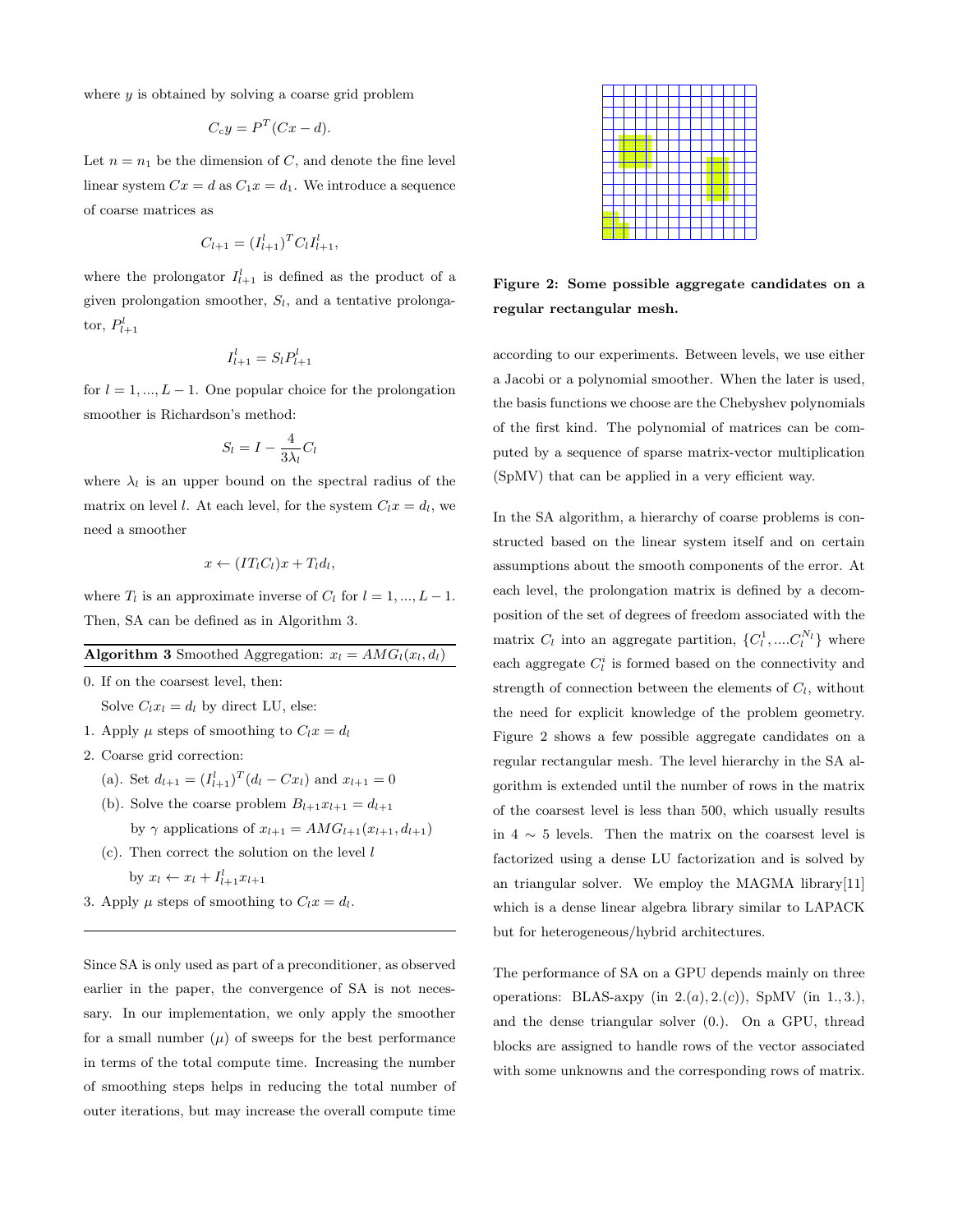## 3. NUMERICAL EXPERIMENTS

The experiments were carried out on a NVIDIA S1070 GPU cluster with 14 nodes. Each node is equipped with two quadcore 2.26 GHz Intel Xeon E5520 CPU processors and four 1.3 GHz NVIDIA Tesla C1060 GPU cards. Nodes are interconnected by a 20Gb InfiniBand DDR network. CUDA Toolkit 3.2 are used for programming and the CUDA kernels in the code are compiled by NVIDIA CUDA Compiler with flag  $-arch_{sm}$  13 in order to enable double precision. The CPU code is compiled by Intel MPI compiler using -O3 optimization level.

In this paper, we study the numerical solution of the Poisson equation with homogeneous Dirichlet boundary conditions on the computational domain  $\Omega = [0,1]^2$ . A 5-point finite difference scheme is employed to discretize the problem on a uniform  $N \times N$  rectangular mesh. The resulting sparse matrix is symmetric positive definite. The stopping condition for the iterative solver is when the relative residual is smaller than 10<sup>−</sup><sup>6</sup> . Even though not tested, we expect the code to work for other second or forth order elliptic problems with variable coefficients.

In the rest of the section, "Iter" is the number of CG iterations, "TSolve" is the total compute time, "TData" is the data transfer time between CPU and GPU, "Eff" is the parallel efficiency as compared with the run using the smallest number of processors in the same table.

First we discuss the parameters of this algorithm and distinguish the optimal. Both the Jacobi and the Chebyshev polynomial smoothers are tested in the experiments. Table 1 shows the impact on the number of iterations and total compute time by using different numbers of sweeps in Jacobi or different degrees of the Chebyshev polynomial. The number of MPI processes is fixed to 32 and the mesh is  $8193 \times 4097$ . The overlap of the additive Schwarz preconditioner is fixed to 1 here. We observe that the number of iterations can be reduced by increasing the number of sweeps of Jacobi or the degree of polynomial of the Chebyshev smoother, however, if the interest is the compute time, 1 sweep of Jacobi is the clear winner.

Table 1: Performance comparison between the Jacobi smoother and the Chebyshev polynomial smoother, with mesh size  $8193 \times 4097$  and  $np = 32$ , time is shown in seconds.

|                | Jacobi smoother |               |                | Polynomial smoother |        |  |
|----------------|-----------------|---------------|----------------|---------------------|--------|--|
| Iter<br>Sweeps |                 | <b>TSolve</b> | Degree         | Iter                | TSolve |  |
| 1              | 249             | 26.687        |                |                     |        |  |
| $\overline{2}$ | 242             | 28.175        | $\overline{2}$ | 306                 | 36.719 |  |
| 3              | 241             | 29.579        | 3              | 316                 | 39.557 |  |
| $\overline{4}$ | 240             | 31.631        | 4              | 304                 | 39.489 |  |
| 5              | 236             | 33.267        | 5              | 285                 | 39.517 |  |
| 6              | 230             | 34.093        | 6              | 283                 | 40.399 |  |

Multiple cycles of SA solves the subdomain problem more accurately, thus results in less iteration count of the outer CG. Table 2 reveals how the iteration count is influenced by the cycles of SA. All cycles are executed on GPU so as to avoid multiple data copies between CPU and GPU. In this test, the Jacobi smoother is used. From the table we see that, as expected, the number of iterations is reduced significantly, and the solving time does not increase until cycles= 3.

Table 2: Influence by the number of cycles of SA, with mesh size  $8193 \times 4097$  and  $np = 32$ , time is shown in seconds.

| Cycles | <b>Iter</b> | <b>TSolve</b> |
|--------|-------------|---------------|
| 1      | 249         | 26.687        |
| 2      | 209         | 26.277        |
| 3      | 188         | 26.919        |
| 4      | 182         | 29.497        |
| 5      | 178         | 31.586        |

We next investigate the optimal size of overlap in the additive Schwarz preconditioner. Generally speaking, a larger overlap usually results in fewer number of iterations due to more communications between subdomains. But the overall compute time may not decrease since the size of the subdomain system, as well as the communication time between the CPUs grow relatively. Table 3 shows the impact of the overlapping size, where the sweeps of Jacobi is 1 and the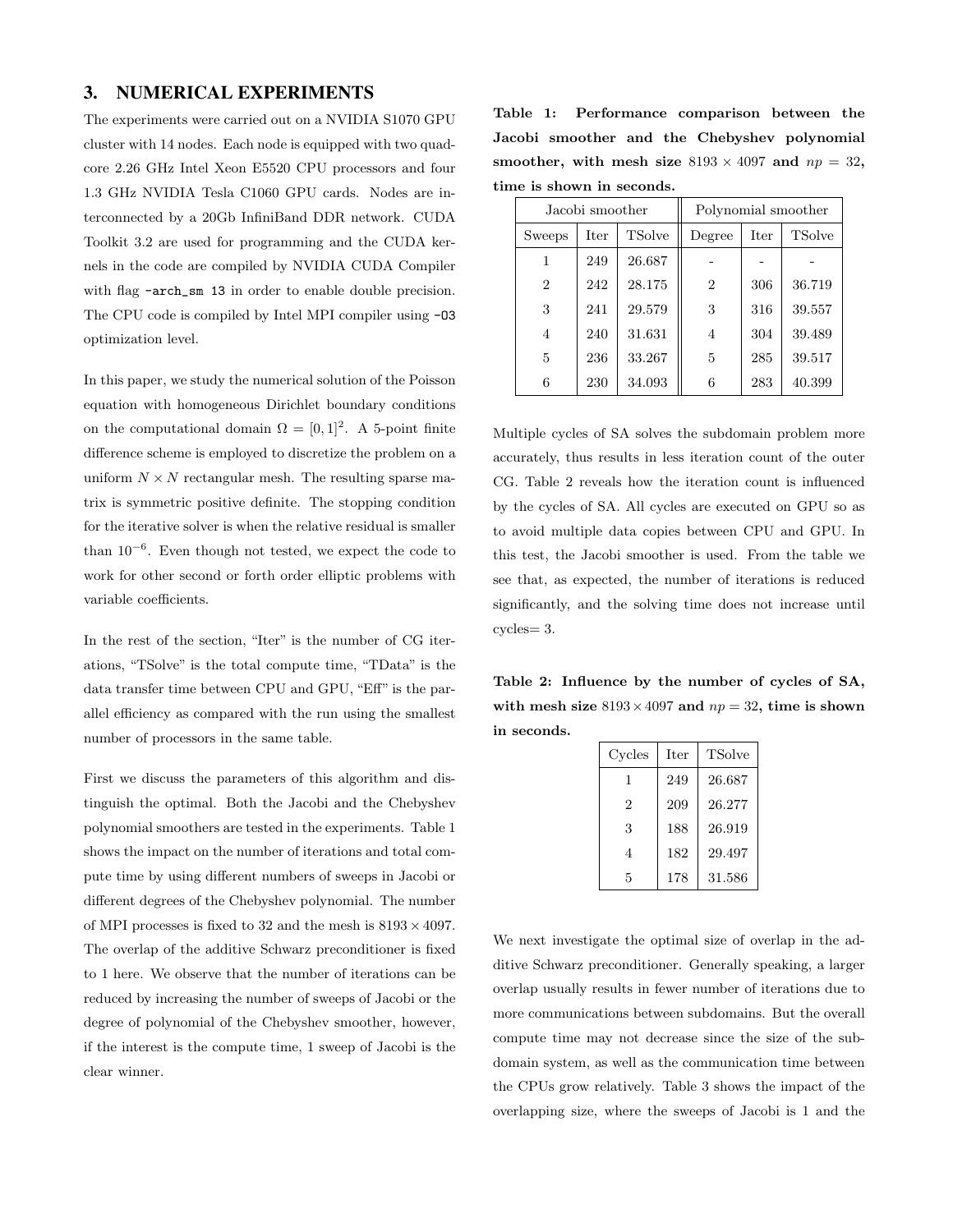SA cycles is 3. As shown, it is a little strange that both the number of iterations and the compute time first grow to some extent, then quickly reduce as the overlap increases.

Table 3: Impact of overlapping size in the additive Schwarz preconditioner, with mesh size  $8193 \times 4097$ and  $np = 32$ , time is shown in seconds.

| Overlap | <b>Iter</b> | TSolve |
|---------|-------------|--------|
| 0       | 185         | 25.85  |
| 1       | 188         | 26.92  |
| 2       | 191         | 27.71  |
| 3       | 177         | 26.53  |
| 4       | 161         | 24.46  |
| 5       | 153         | 23.78  |

We then examine the mesh scalability of the hybrid solver by fixing the number of MPI processes to 32 and increasing the mesh size. The results are provided in Table 4, where results using a CPU-based sparse LU factorization (instead of the GPU-based SA method) as subdomain solvers are also included for comparison. The optimal parameters discussed above are used for all tests from now on. The overlap is fixed to 1 since the CPU-based LU approach requires too much memory when the mesh is very fine. It can be seen from Table 4 that when the mesh is small, the hybrid version costs more time than the pure CPU version, but this situation quickly changes when the mesh size grows up to  $2049 \times 2049$ . It is also observed that the number of iterations of the hybrid solver is greater than that of the pure CPU version, due to the fact that SA is unable to solve the subdomain problems as exactly as direct LU. Table 4 also indicates that the time spent on the data transfer (TData) between the CPU and GPU within the same MPI process is almost negligible compared to the total solution time.

In the strong scaling test, we use a fixed  $2049 \times 2049$  mesh and increase the number of MPI processes. In the ideal situation, the compute time should be reduced proportionally as more MPI processes are deployed. Strong scaling results using both the CPU-based and the hybrid one-level approaches are provided in Table 5, from which we see that the hybrid approach is always faster than the CPU-based approach.

Table 4: Performance comparison on the mesh scalabilities between the CPU-based and the hybrid approaches,  $np = 32$ , time is shown in seconds.

|                    | CPU approach          |       | Hybrid approach |       |               |
|--------------------|-----------------------|-------|-----------------|-------|---------------|
| Mesh               | <b>TSolve</b><br>Iter |       | Iter            | TData | <b>TSolve</b> |
| $513 \times 513$   | 63                    | 0.29  | 73              | 0.01  | 0.67          |
| $1025 \times 1025$ | 77                    | 0.77  | 94              | 0.04  | 2.54          |
| $2049 \times 2049$ | 98                    | 4.52  | 126             | 0.16  | 3.64          |
| $4097 \times 4097$ | 101                   | 24.78 | 159             | 0.66  | 12.68         |

Superlinear speedup is observed for the CPU-based implementation, but the speedup for the hybrid implementation is not as good.

Table 5: Performance comparison on the strong scalabilities between the CPU-based and the hybrid approaches, mesh size is  $2049 \times 2049$ , time is shown in seconds.

|                |      | CPU approach  |        | Hybrid approach |               |       |
|----------------|------|---------------|--------|-----------------|---------------|-------|
| np             | Iter | <b>TSolve</b> | Eff    | $_{\rm iter}$   | <b>TSolve</b> | Eff   |
| $\overline{2}$ | 12   | 87.37         | n/a    | 62              | 16.28         | n/a   |
| $\overline{4}$ | 55   | 51.96         | 84.1%  | 75              | 11.77         | 69.2% |
| 8              | 79   | 21.74         | 100.4% | 96              | 7.88          | 51.7% |
| 16             | 75   | 9.73          | 112.2% | 104             | 6.79          | 30.0% |
| 32             | 98   | 4.49          | 121.7% | 126             | 3.57          | 28.5% |

In the weak scaling test, starting from a relatively small  $2049 \times 2049$  mesh with 4 processes, we increase the number of MPI processes and the mesh size at the same time, so that the mesh size per MPI process is fixed. In the ideal situation, the compute time should remain unchanged which is in fact hard to achieve due to the increasing cost of communication between MPI processes. Table 6 again indicates that the hybrid approach is superior to the CPU-based approach although the parallel efficiency is poor.

## 4. CONCLUDING REMARKS

In this paper, we proposed and tested a hybrid algorithm based on domain decomposition and smooth aggregation multigrid method for solving elliptic partial differential equations on a cluster of CPUs and GPUs. In the preconditioned Krylov subspace framework, we allocate and execute all pre-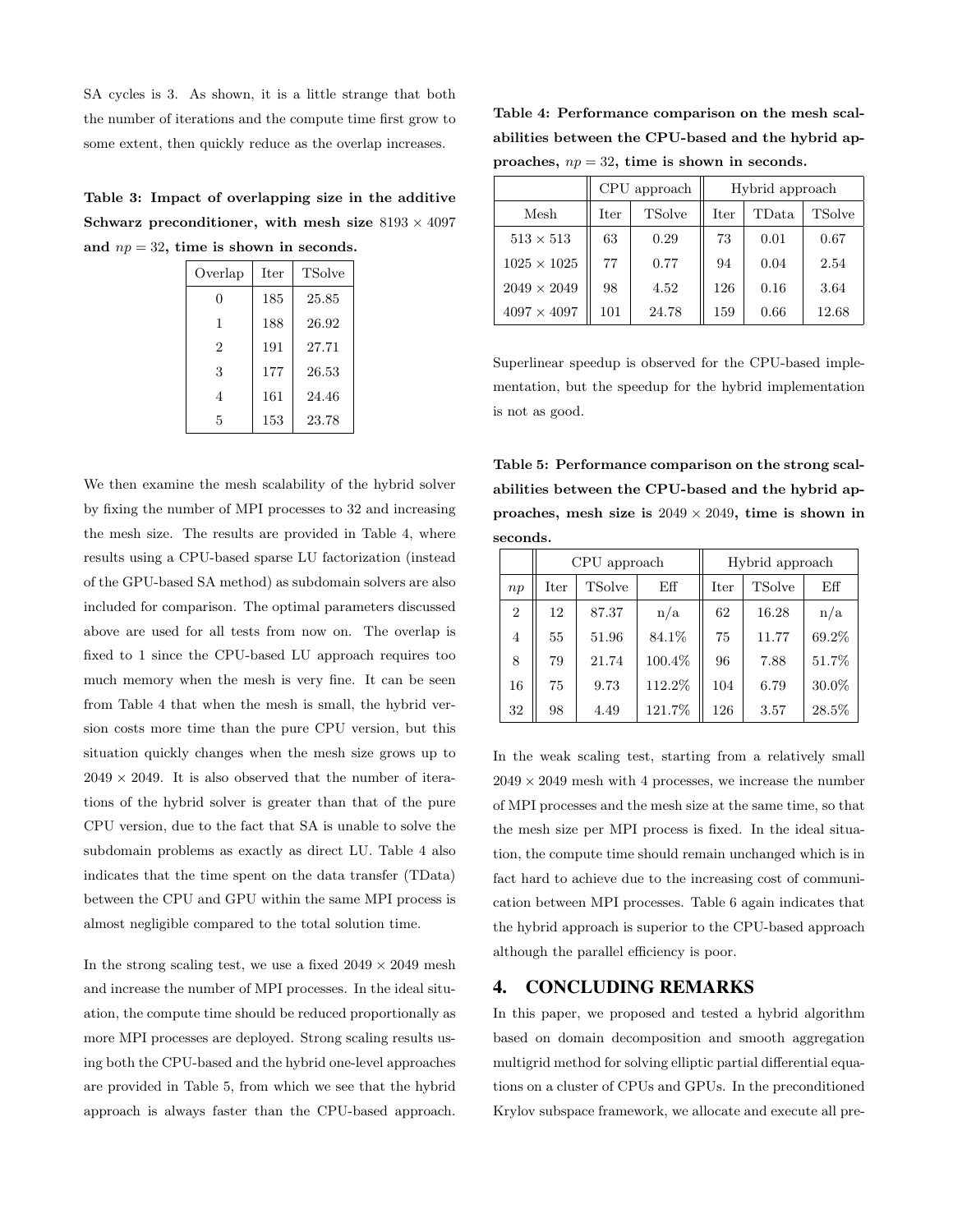Table 6: Performance comparison on the weak scalabilities between the CPU-based and the hybrid approaches, starting from a  $2049 \times 2049$  mesh with  $np = 4$ , time is shown in seconds.

|    |      | CPU approach  |     |             | Hybrid approach |      |
|----|------|---------------|-----|-------------|-----------------|------|
| np | Iter | <b>TSolve</b> |     | <b>Iter</b> | <b>TSolve</b>   | Eff  |
| 4  | 55   | 51.97         | n/a | 98          | 12.09           | n/a  |
| 8  | 85   | 60.09         | 86% | 159         | 18.40           | 66\% |
| 16 | 84   | 60.24         | 86% | 177         | 20.56           | 59%  |
| 32 | 114  | 68.66         | 76% | 188         | 26.92           | 45%  |

conditioner related operations on the GPUs and all other operations are performed of the CPUs. We carefully investigated the impact of several important parameters that determine the performance of the algorithms. In terms of the number of iterations, the CPU-only approach is clearly better, but for large meshes the hybrid CPU/GPU approach is better in terms of the overall compute time. On the GPU, the mathematically simple Jacobi based smoother performs much better than the more sophisticated Chebyshev polynomial smoother. Our numerical experiments were obtained on a CPU/GPU cluster using up to 32 CPU/GPU pairs, and for a problem with up to 32 millions unknowns.

In this paper, we only considered the case when the number of CPU/GPU pairs in the cluster is relatively small. Multilevel domain decomposition will be necessary for larger clusters. To deal with the additional communication among GPU cards, in multilevel methods, the new feature, GPUDirect, offered in CUDA 4.0 that supports peer-to-peer communication between GPUs over PCIe in the same system, will be very useful. This feature benefits the communication between subdomains in the overlapping Schwarz method, where the input right-hand side and the solution can be sent to the neighboring processors without the aid of CPU memory.

## 5. ACKNOWLEDGMENTS

We sincerely thank the support of the PETSc group of the Argonne National Laboratory. The work of LL and YBZ was partially supported by the Knowledge Innovation Program of the Chinese Academy of Sciences under grant KJCX2EW-L01, the work of CY was partially supported by the NSF China grant 61170075, and the work of XCC was partially supported by the NSF grant DMS 0913089.

### 6. REFERENCES

- [1] S. Balay, K. Buschelman, V. Eijkhout, W. Gropp, D. Kaushik, M. Knepley, L. C. McInnes, B. Smith, and H. Zhang. PETSc Users Manual. Argonne National Laboratory, 2010.
- [2] M. Brezina, R. Falgout, S. MacLachlan, T. Manteuffel, S. McCormick, and J. Ruge. Adaptive smoothed aggregation  $(\alpha$ -SA) multigrid. SIAM Rev., 47:317-346, 2005.
- [3] Y. Chen, X. Cui, and H. Mei. Large-scale FFT on GPU clusters. In ICS '10: Proceedings of the 24th ACM International Conference on Supercomputing, pages 315–324, New York, NY, USA, 2010. ACM.
- [4] The Cusp library. http://code.google.com/p/cusp-library/.
- [5] C. C. Douglas, H. Lee, G. Haase, M. Liebmann, V. Calo, and N. Collier. Parallel algebraic multigrid method with GP-GPU hardware acceleration. J. Comput. Appl. Math. to appear.
- [6] R. D. Falgout and U. M. Yang. hypre: A library of high performance preconditioners. In *ICCS* '02: Proceedings of the International Conference on Computational Science-Part III, pages 632–641, London, UK, 2002. Springer-Verlag.
- [7] T. Hamada, T. Narumi, R. Yokota, K. Yasuoka, K. Nitadori, and M. Taiji. 42 TFlops hierarchical N-body simulations on GPUs with applications in both astrophysics and turbulence. In SC'09: Proceedings of the Conference on High Performance Computing Networking, Storage and Analysis, pages 62:1–62:12, New York, NY, USA, 2009. ACM.
- [8] M. A. Heroux, R. A. Bartlett, V. E. Howle, R. J. Hoekstra, J. J. Hu, T. G. Kolda, R. B. Lehoucq, K. R. Long, R. P. Pawlowski, E. T. Phipps, A. G. Salinger, H. K. Thornquist, R. S. Tuminaro, J. M. Willenbring, A. Williams, and K. S. Stanley. An overview of the trilinos project. ACM Trans. Math. Software, 31:397–423, 2005.